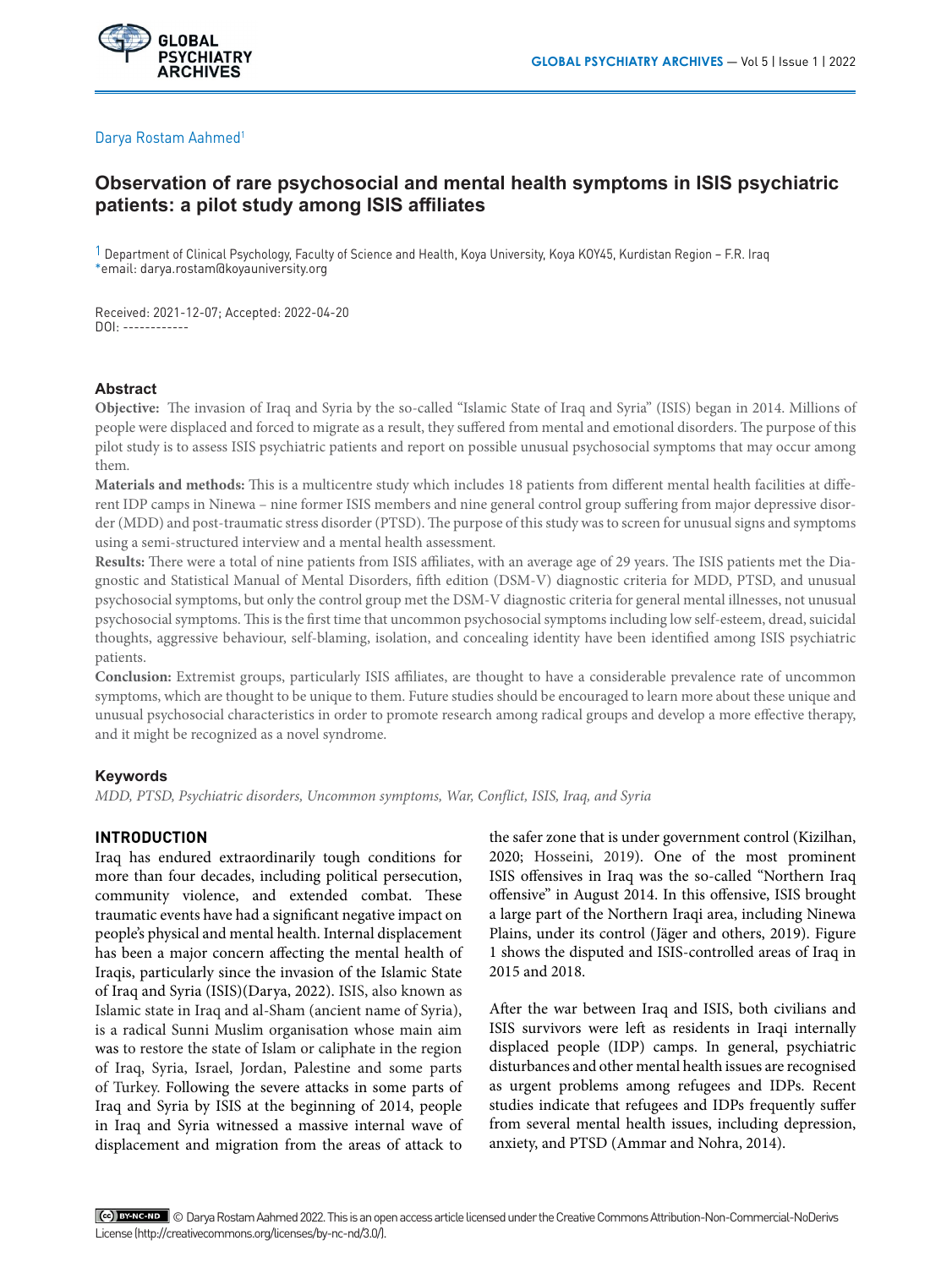

F**igure 1:** Map showing conflicts in Iraq during 2015 and 2018 due to ISIS (adapted from BBC News, March 2018).

Academic research that examines mental health problems among the members of terrorist groups is very limited, and there have been a small number of studies specifically comparing the mental health status of those who engage with terrorist personnel or groups (Johnson and Hobfoll, 2010). Nevertheless, examining the mental and psychological symptoms of ISIS members is particularly rare, but recent research on lone-actor terrorism has found a high prevalence of mental health disorders among offenders, such as personality disorders, bipolarity, and depression (Corner, Gill, and Mason, 2016). However, there have been no studies done so far that focus on the psychological burden of ISIS patients admitted to mental healthcare. This study aims to assess the mental health status among ISIS psychiatric patients.

# **METHODS**

#### **Study design and setting**

The present study is a clinical study from the clinical samples that comprised consecutive therapeutic assessments and which were done in the IDP camps mental health facilities. The patients were tested, diagnosed, and provided mental health and psychosocial services at IDP camps such as Hamam Al-Halil, Jaddeh, Nimrud, and Salamiya, all of which are located in Iraq's Ninewa Governorate. Former ISIS members and their families, as well as other ordinary IDPs, are sheltered in these camps. Psychological follow ups were delivered 12 times over the course of a year, one follow up session per patient every month, during normal clinical visits. A year is a reasonable amount of time to

assess and study any indications of unusual symptoms.

## **Sampling**

In this study, 21 patients were recruited as a sample. There were (n=12) ISIS patients and (n=9) non-ISIS patients. Inclusion criteria for the study were all cases of former ISIS members in Iraq who were admitted to mental health facilities within the camps. The exclusion criteria were non-ISIS patients. Therefore, after screening the patients for inclusion criteria, three individuals refused to participate in the study, and nine patients (eight females and one male) were recruited as an ISIS group, the reasons for female sample dominance was that most of the male ISIS members were either killed in war or imprisoned. Only females and very few male ISIS affiliates were transferred to the IDP camps.

Further, a similar number of patients matched for gender were recruited from the non-ISIS group. They were diagnosed with the same mental disorders as the control group in order to identify atypical psychosocial symptoms in the ISIS group. both control group and ISIS members resided in the IDP camps, and this helped us to easily target them in comparison with other settings such as in detention centres.

The participants of the current study were all Iraqis from different governorates, including Ninewa, Kirkuk, and Salah Al-Din. Following the war, displaced persons from both groups were transferred to IDP camps in Ninewa. Numerous people suffered from mental and psychological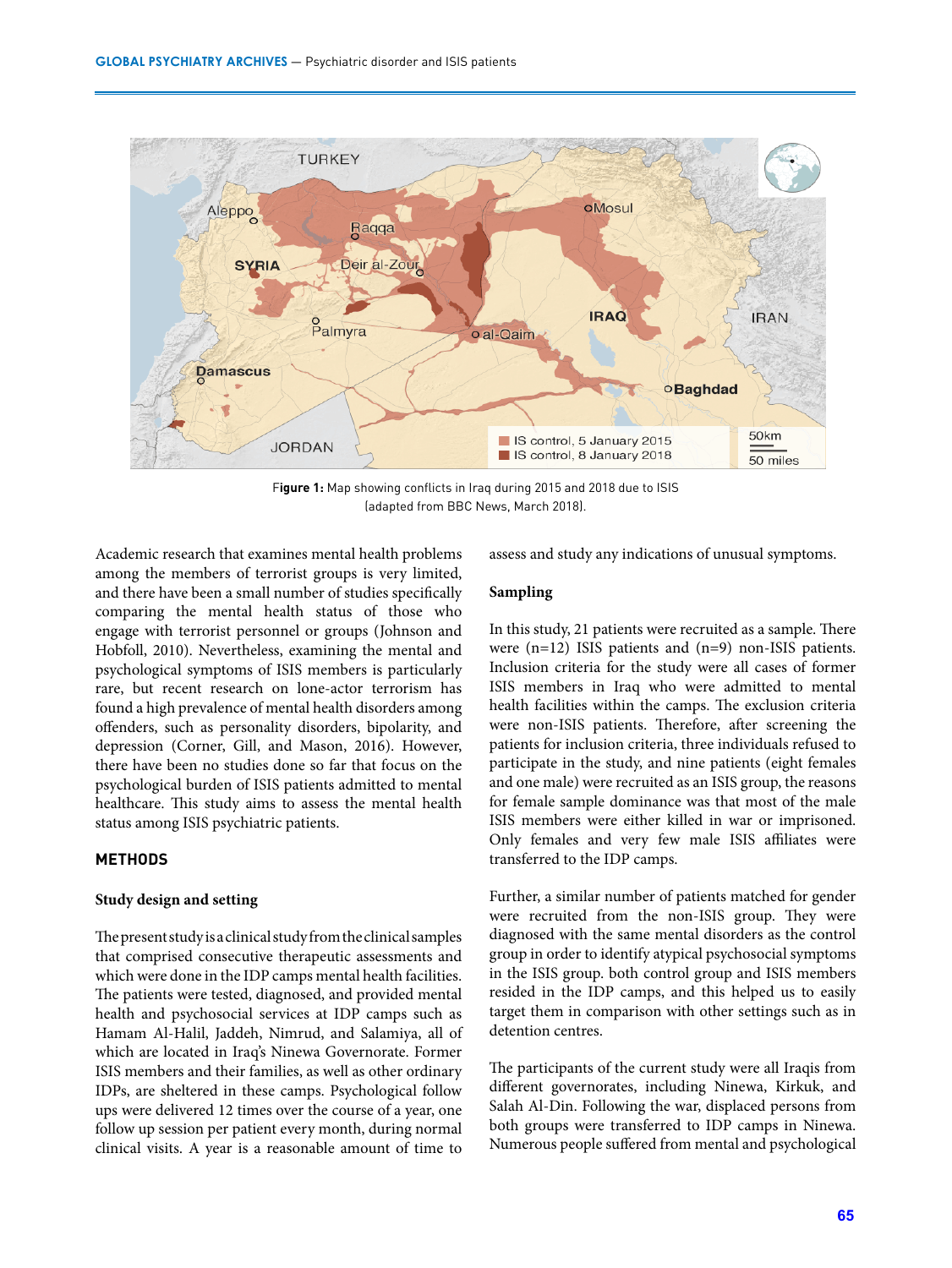disorders because of the terrible battle, and many stakeholders, local and international non-governmental organisations (NGOs) offered mental health and psychosocial support to all people, regardless of affiliation.

The patients were examined using semi-structured interviews after giving a written consent. Clinically, they were tested, evaluated, and diagnosed using DSM-V criteria. No structured assessment tools like MINI/SCID were used because these tools were not available and could not be used to assess unusual clinical symptoms. Patients provided socio-demographic, clinical, and consent information within the clinical setting.

#### **Assessments**

Assessment is the main focus of the present study and both groups were carried out in different phases. Continuous clinical assessments was performed from the beginning of the study until the end. The data were obtained and extracted from the patients during clinical visits and follow up. Intervention and screening/history taking was used to assess and observe the unusual symptoms.

Furthermore, a psychiatric assessment is very different from a surgical or medical assessment.

• History taking is often very long and very important to

understand the unique individual background.

- The mental and physical state examination is performed.
- Assessment can be therapeutic

The patients were also asked for any family losses (killed or imprisoned). Figure 2 illustrates the outline of the psychiatric assessment that has been carried out during this clinical research work. Family history of mental health was interrogated in detail to make sure that there was no genetic link to their current situation. Mental health was assessed by observing speech, behaviour, perception, etc.

It is very important to assess the risk associated with the patient, and this was repeated for every visit for any new risk.

#### **Therapeutic intervention**

The author followed a standard psychotherapeutic treatment protocol, which included subsequent sessions, depending on the availability of patients and the severity of their conditions. One session per month was scheduled. Each session lasted 45 to 55 minutes, and there was an average of 12 sessions delivered throughout the year.

They were given cognitive-behavioural therapy (CBT) for



**Figure 2:** Outline of the assessments procedure.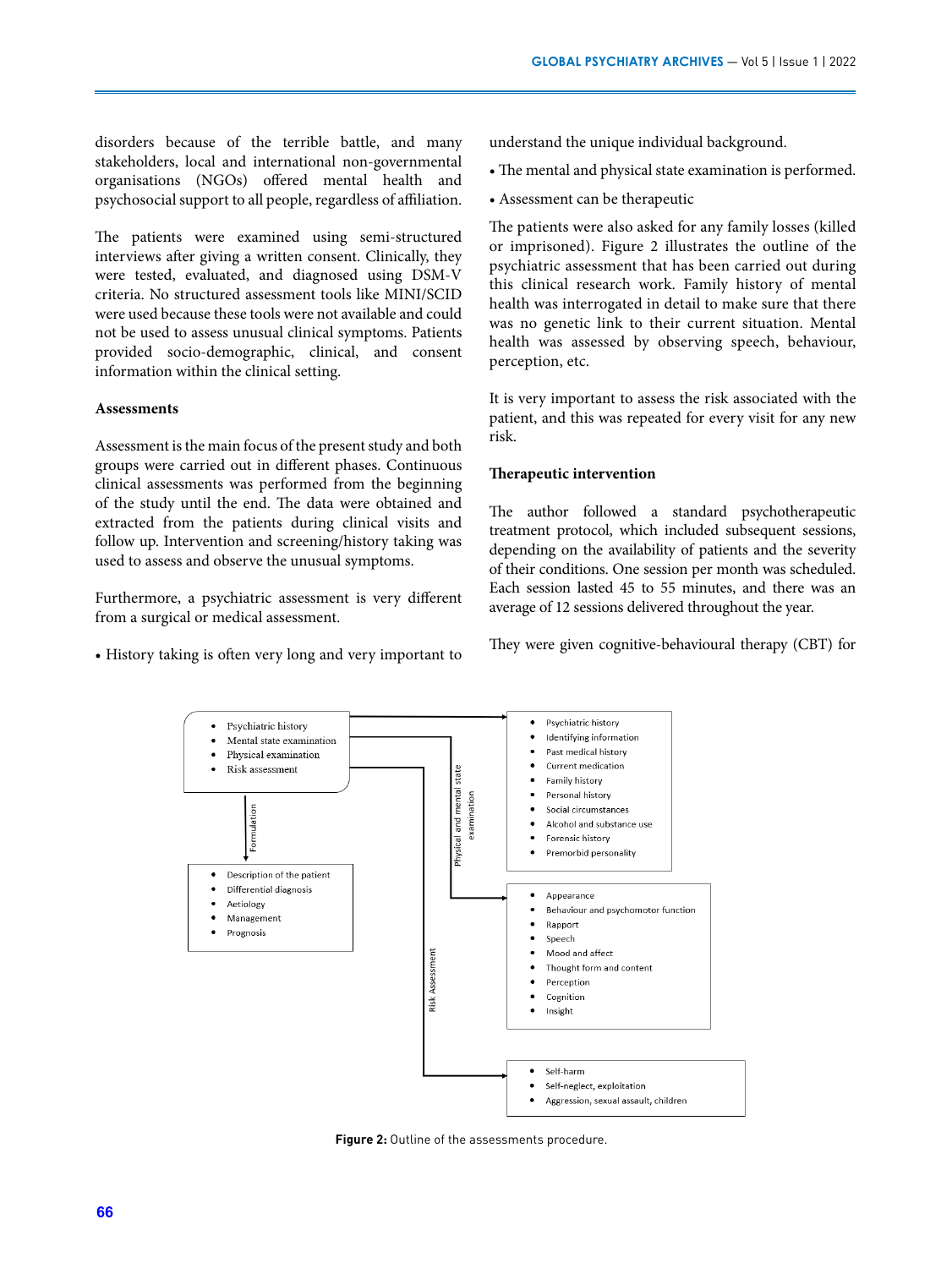depressed patients and eye movement desensitisation and reprocessing (EMDR) plus CBT for traumatised cases.

the use of any medications. However, the therapeutic intervention was not the aim of this study, but regular repeated pre-intervention assessments was used to confirm diagnoses and to observe for possible unusual symptoms.

The entire therapeutic intervention was carried out without

**Table 1:** ISIS patients with unusual psychological symptoms, and possible causes as part of discussions with patients.

| No. | ISIS patient' unusual symptoms                                                                                                                                                                       | Causes and effects of unusual symptoms                                                                                                                                                                                             |
|-----|------------------------------------------------------------------------------------------------------------------------------------------------------------------------------------------------------|------------------------------------------------------------------------------------------------------------------------------------------------------------------------------------------------------------------------------------|
| 1   | Low self-esteem, feelings of inadequacy and worthlessness, and<br>a sense of loss, grief, despair, unhappiness, and sorrow.                                                                          | This has to do with sentiments of betrayal, as well as<br>dread and shame at how they were treated as ISIS<br>members and as criminals.                                                                                            |
| 2   | Changing identities, they try to obscure themselves by concealing<br>their face from people; in this sense, they use a scarf as a<br>disguise in public places, including during treatment sessions. | This is due to societal stigma, preconceptions, and<br>discrimination, as well as apprehension and shame about<br>their past.                                                                                                      |
| 3   | Stay vigilant and resist being arrested, humiliated, kidnapped, or<br>degraded by individuals or armed forces.                                                                                       | This sensation is linked to feelings of protection and<br>security, as well as the dread of being identified as a<br>former ISIS member.                                                                                           |
| 4   | Always fear of being exposed, for threatening, assaulting and<br>retaliation against the community.                                                                                                  | This sensation is linked to feelings of protection and<br>security, as well as the dread of being identified as a<br>former member of ISIS.                                                                                        |
| 5   | Pessimists have the lowest degree of resilience and well-being<br>since they feel helpless, hopeless and that no-one cares.                                                                          | This symptom is typical in practically all psychiatric<br>patients, but in ISIS cases, it refers to a loss of power,<br>authority, and dignity, which leaves them without hope and<br>unable to think about the future.            |
| 6   | Passive personalities are unable to assert even their most<br>fundamental rights.                                                                                                                    | Because of social stigma and stereotypes, as well as<br>feelings of humiliation, worthlessness, and a lack of value<br>as a result of their identity.                                                                              |
| 7   | Long-standing scepticism and overall suspicion of others.                                                                                                                                            | This is not a set idea, such as a paranoid delusions, but<br>rather a dread of their identities being exposed and the<br>way others regard them, making them feel more<br>vulnerable to harassment, intimidation and arrest.       |
| 8   | Aggression, outbursts and impulsivity.                                                                                                                                                               | They are hypersensitive and quickly insulted due to their<br>sense of being quarded and distrustful, as well as<br>stereotypes and prejudice.                                                                                      |
| 9   | Suicidal ideation and self-destructive behaviour.                                                                                                                                                    | Because they have lost everything in life, including dignity,<br>power and authority, as well as any hope for the future.                                                                                                          |
| 10  | Isolation and withdrawal from everyone and everything, including<br>limited access to public venues like hospitals and community<br>centres.                                                         | This is due to prejudice, stereotyping, and stigmatisation,<br>not because of lingering traumatic occurrences, but fear<br>of community and how others treat them as ISIS<br>members.                                              |
| 11  | Self-blaming, self-flagellation, and a sense of being cut off from<br>reality and trapped in nightmares.                                                                                             | Due to guilt, a shattered sense of dignity, and a life in a<br>precarious position due to lack of assets                                                                                                                           |
| 12  | Nightmares, insomnia and sleep problems are all common.                                                                                                                                              | Rather than the other cases, their nightmares feature<br>war-related signals, weapon sounds, and occasionally<br>dreams of incarceration, degradation and humiliation.                                                             |
| 13  | They are ignorant, wounded inside, lonely, and disconnected<br>from society.                                                                                                                         | This perception was based on a comparison between their<br>previous and current circumstances, in which they had<br>power, authority, and property but no longer did.                                                              |
| 14  | Extreme feelings of social panic and social stigma.                                                                                                                                                  | This symptom is caused by a sense of unlikeness,<br>dissimilarity, and how people perceive them as<br>adversaries, rather than a fear of becoming the focus of<br>attention, as people with social anxiety disorder<br>experience. |
| 15  | Stay at home as much as possible and only go outside at special<br>times.                                                                                                                            | Feeling insecure and uncomfortable.                                                                                                                                                                                                |
| 16  | There is an excessive amount of family worry among people with<br>male children and adolescents.                                                                                                     | Because they feel that having a male adolescent puts<br>them at risk of being imprisoned, murdered, or armed by<br>the community.                                                                                                  |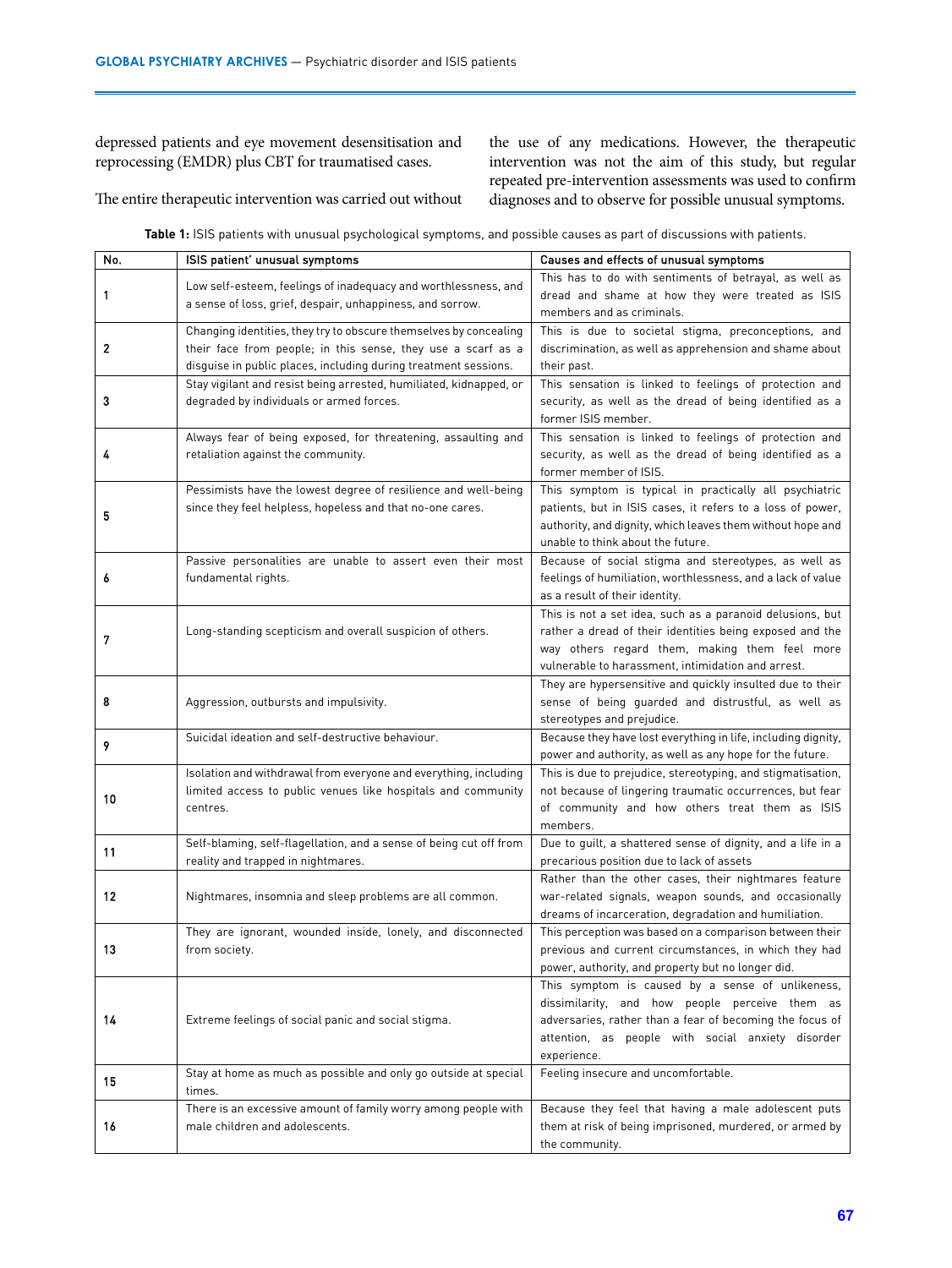# **RESULTS**

A total of nine ISIS patients were identified among the referrals of patients from IDP camps. The age range was from 18 to 40 years, with a mean age of 29.8 years.

All of the patients of interest were former ISIS members and belonged to an ISIS affiliation. Some of them were in higher positions in their group. After the victory of the Iraqi army, they survived and transferred into the local IDP camps as residents for re-integration and social cohesiveness. Psychosocial services were provided under the supervision of trained psychologists because the ISIS affiliates had been manipulated and trained by ISIS.

Members of both the control and intervention groups were evaluated, and diagnosed with psychiatric disorders, specifically PTSD and MDD that were proven by the presence of signs and symptoms. In each group, five patients had MDD, while four were diagnosed with PTSD. According to the result of the current study a set of uncommon psychological indications, including 16 unusual psychosocial symptoms, were identified among ISIS psychiatric patients. Table 1 provides a list of unusual symptoms observed in one or more ISIS patients which were not seen in the control subject.

# **DISCUSSION**

Research into the investigation of psychological disturbances of those who engage and affiliate with terrorist personnel or groups is limited and it is particularly rare in the case of ISIS affiliates. A study by Kizilhan and Noll-Hussong, which was conducted among former ISIS child soldiers, indicates that PTSD and other mental disorders are highly prevalent (Kizilhan and Noll-Hussong, 2018), but a declaration about uncommon symptoms has never been reported. In contrast, this study aimed to reveal possible unusual psychosocial symptoms among ISIS patients.

Recent literature suggests that most of the survivors of war or terrorist activities, whether they would be the attackers or the attacked, suffered from MDD and PTSD. A study by Gerdau and his colleagues indicates that about 43 per cent of terror attack victims meet the DSM-V diagnostic criteria for PTSD, about 40 per cent meet the criteria for MDD, and about 26 per cent meet the criteria for both disorders (Gerdau and others, 2017).

The current study confirms and indicates that ISIS patients suffer from a variety of psychological issues such as PTSD and MDD in addition to unusual psychosocial symptoms. Present study revealed 16 unusual psychosocial symptoms that were not found in non-ISIS individuals (control group). A spontaneous explanation and patient confirmation validated these 16 unusual signs. When the author observed these signs during patient visits and follow ups with ISIS patients, they explained the causes and effects and confirmed all of the symptoms which are explained in Table 1.

Excessive fear and anxiety, as well as a sense of alienation and hiding one's face with a scarf or other covering in an attempt to conceal identity, are rare symptoms. In comparison to non-ISIS cases with the same diagnoses, ISIS patients were excessively pessimistic, with feelings of grief, gloom, and sorrow. The ISIS patients had the lowest level of resilience and well-being among all patients.

The ISIS patients were marginalised and excluded from society. This is due to the fear of being identified as a member of ISIS and mistreated, as opposed to PTSD patients who isolate themselves to avoid circumstances that trigger traumatic memories. Excessive scepticism and suspicion were also observed in the ISIS patients, resulting in feelings of social stigma, prejudice, and fear of degradation from others, this even restricting their access to public locations when they were needed, such as healthcare centres, community centres, and marketplaces. Moreover, they were also reluctant to provide the information needed for the session protocol form in advance of the research because they were afraid it would be used against them.

All the signs are present in most ISIS patients. However, some of it was only identified in specific samples, such as the sign "There is an excessive amount of family worry among people with male children and adolescents" which was only observed in those who had male children and not in those who didn't.

The sign of "suicidal ideation and self-destructive behaviour" is most commonly seen in younger ISIS patients. The sign "long-standing scepticism and overall suspicion of others" are primarily observed among those in positions of high authority within the ISIS organisation, such as an Amir's wife (Islam military leaders), because they were involved in several crimes at the time and are now afraid that everyone would suspect them and take revenge. Furthermore, the sign "aggression, outbursts, and impulsivity" is more common in traumatised patients. Despite the fact that these symptoms have only been identified in patients with PTSD and MDD, I believe that similar atypical symptoms may occur among ISIS patients with other psychological disorders.

The current study suggests that research on psychiatric disorders among radical groups, particularly ISIS, may shed light on the aetiology of certain psychiatric disorders. The future research encouraged to conduct a study among ISIS psychiatric patients to promote the idea of unusual